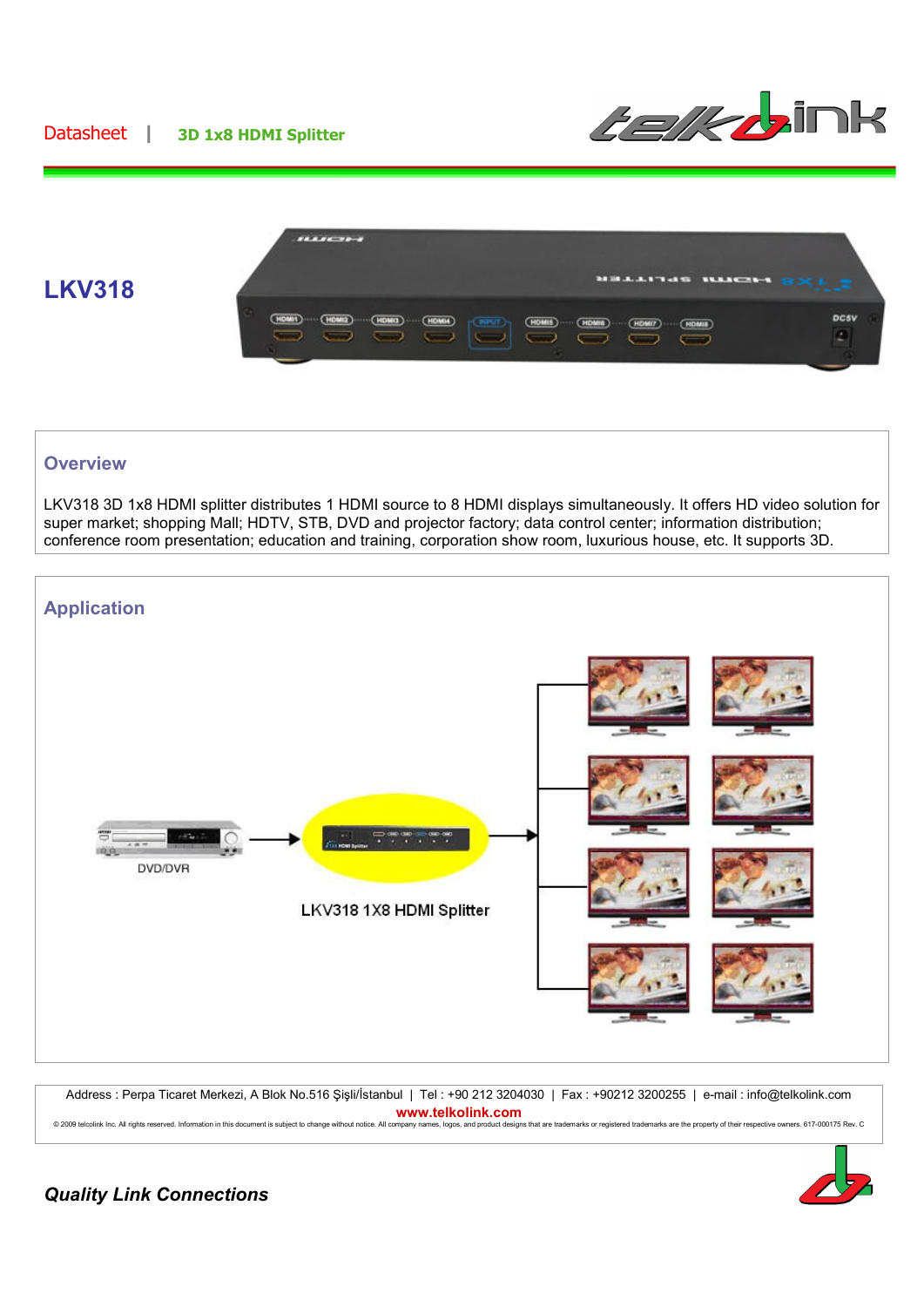# **LKV318 – 3D 1x8 HDMI Splitter**



#### **Features**

| Input Video Signal         | $0.5 - 1.0$ volts p-p                                        |
|----------------------------|--------------------------------------------------------------|
| Input DDC Signal           | 5 volts p-p (TTL)                                            |
| Max Single Link Range      | 1920X1080, 1080P; 3D 1080P / 24HZ                            |
| <b>DVI</b>                 | 480p/576p/720p/1080i/1080P (50HZ; 60HZ); 3D 1080P / 24HZ     |
| Resolutions DTV/HDTV       | 480p/576p/720p/1080i/1080P(50HZ; 60HZ); 3D 1080P / 24HZ      |
| <b>Operating Frequency</b> | Up to 225MHz                                                 |
| <b>EIDI</b> Duration       | 12 seconds                                                   |
| Power supply               | DC 5V                                                        |
| Max. cable extension       | 10 meters by 28AWG HDMI cable; 15 meters by 26AWG HDMI cable |



Address : Perpa Ticaret Merkezi, A Blok No.516 Şişli/İstanbul | Tel : +90 212 3204030 | Fax : +90212 3200255 | e-mail : info@telkolink.com **WWW.telkolink.com**<br>© 2009 telcolink Inc. All rights reserved. Information in this document is subject to change without notice. All company names, logos, and product designs that are trademarks or registered trademarks ar



*Quality Link Connections*